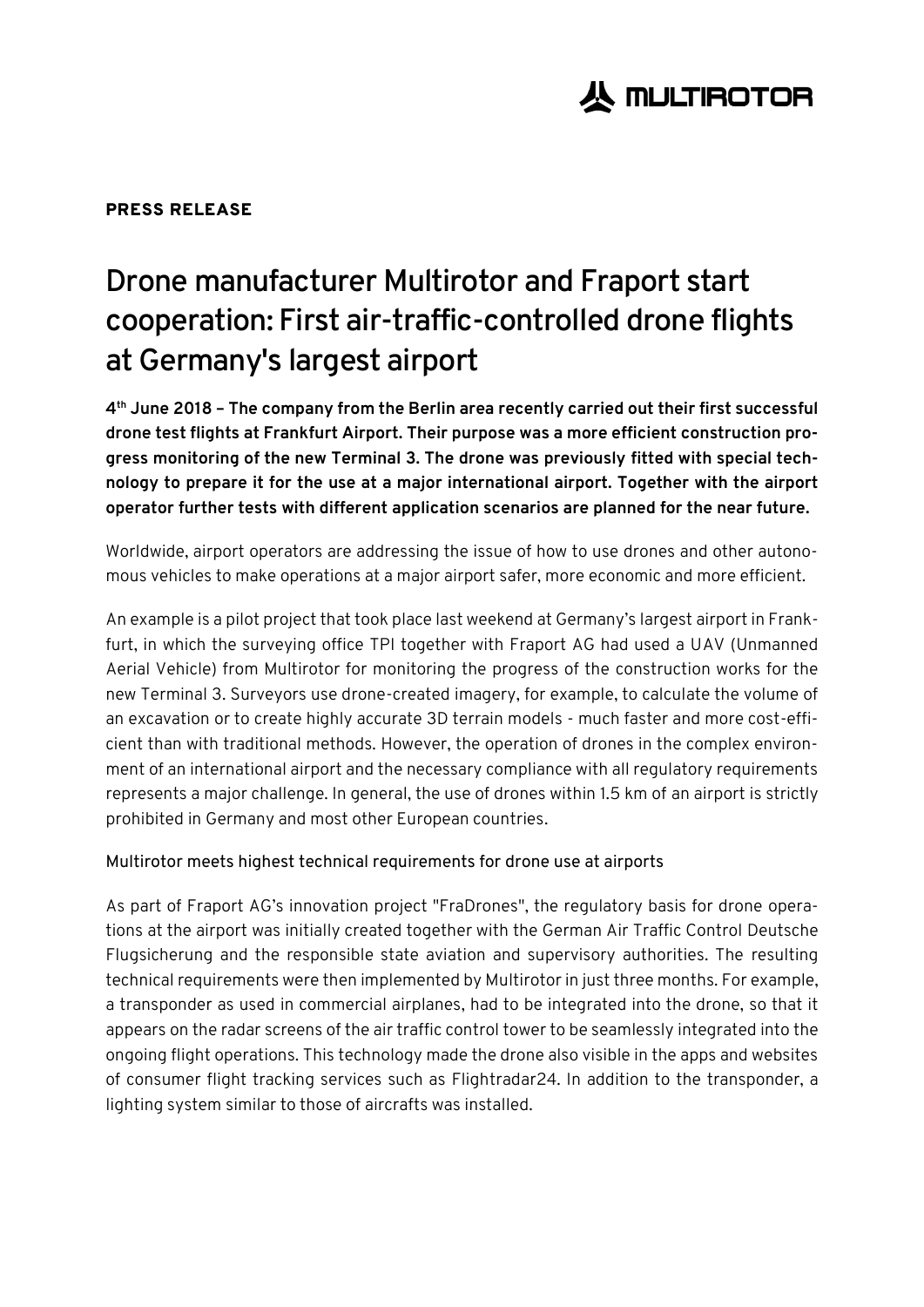

#### Further tests of different use cases planned

After the successful completion of the survey flights, it is planned to test more drone applications at the airport soon. "Airports hold a great business potential for us," says Marian Meier-Andrae, head of the Brandenburg-based drone specialist. In addition to construction monitoring, a wide variety of airport operations such as automatic perimeter surveillance, runway checks for FOD (Foreign Object Debris) or the calibration of navigation aids such as approach lighting systems and instrument landing systems (ALS/ILS) can be made safer, more cost-efficient and greener with the use of drones. "Our many years of experience and the profound technical expertise of our company help us to realize special solutions for highly complex applications."

Other airport operators from Europe and the United States already show a strong interest in cooperating with Multirotor.